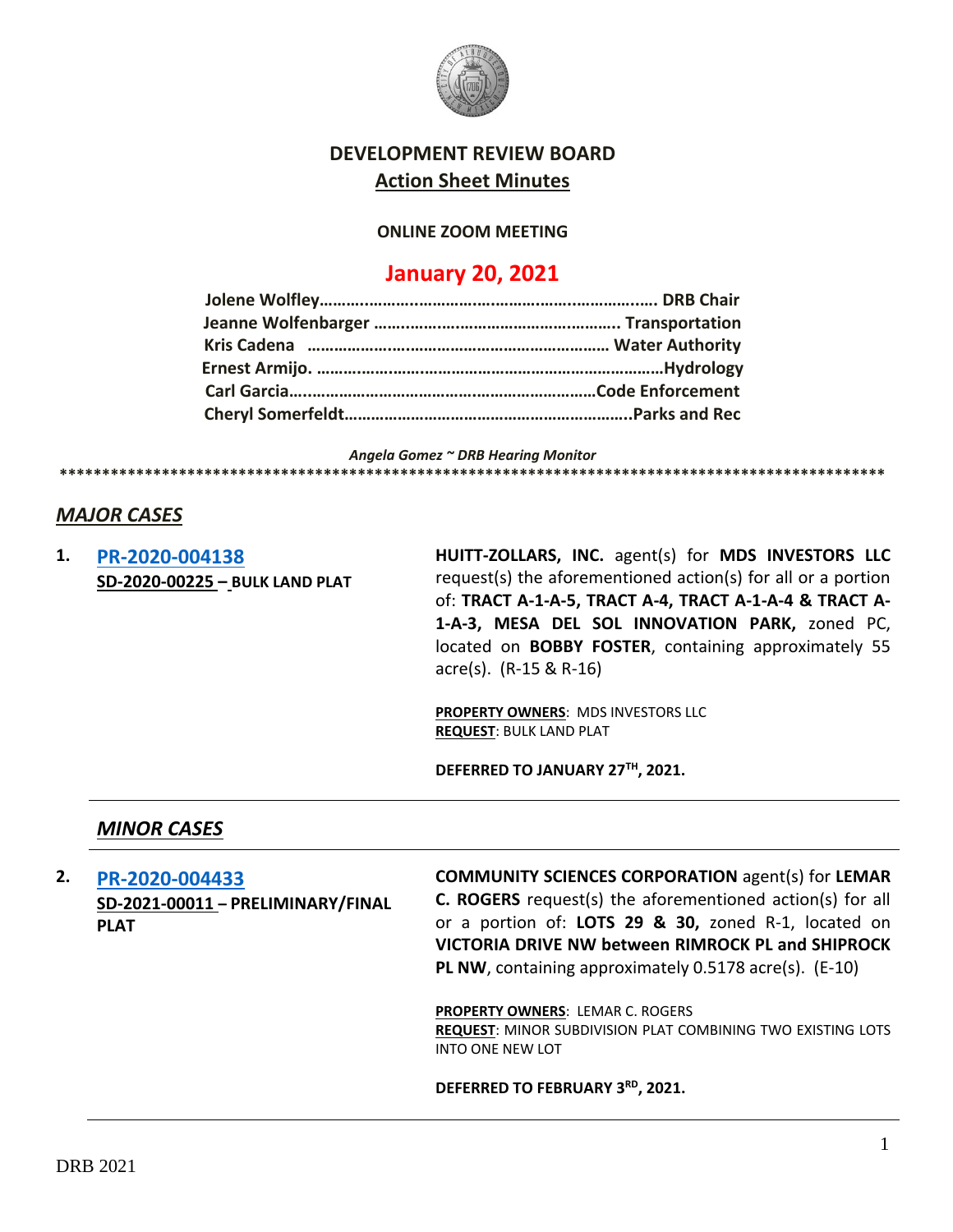| 3. | PR-2019-002411             |
|----|----------------------------|
|    | SD-2019-00012 - FINAL PLAT |

**HERITAGE TRAILS DEVELOPMENT 1, LLC** request(s) the aforementioned action(s) for all or a portion of: **TRACTS A-1-A and B-1, ANDERSON HEIGHTS, UNIT 4** zoned R-1A, located at **118TH ST between AMOLE MESA AVE and COLOBEL AVE**, containing approximately 82.92 acre(s). (N-8)

**PROPERTY OWNERS**: HERITAGE TRAILS DEVELOPMENT 1, LLC **REQUEST**: FINAL PLAT APPROVAL 151 UNIT 20 TRACT SUBDIVISION

**IN THE MATTER OF THE AFOREMENTIONED APPLICATION, BEING IN COMPLIANCE WITH ALL APPLICABLE REQUIREMENTS OF THE DPM AND THE IDO, THE DRB HAS** *APPROVED* **THE FINAL PLAT WITH FINAL SIGN-OFF DELEGATED TO THE WATER AUTHORITY FOR A PUBLIC SEWER EASEMENT TO PROTECT TRACT FD2 FROM BEING LANDLOCKED FROM SANITARY SEWER SERVICE, AND TO PLANNING FOR AGIS DXF, UTILITY COMPANIES SIGNATURES, THE PROJECT AND APPLICATION NUMBERS LISTED ON THE PLAT AND FOR THE RECORDED INFRASTRUCTURE IMPROVEMENTS AGREEMENT (IIA).**

### **4. [PR-2018-001183](http://data.cabq.gov/government/planning/DRB/PR-2018-001183/DRB%20Submittals/)**  (1004000) **SD-2020-00199 – EXTENSION OF INFRASTRUCTURE LIST**

**TIERRA WEST, LLC** agent(s) for **PARADISE HILLS HOLDING COMPANY** request(s) the aforementioned action(s) for all or a portion of: **TRACT A-1, ALBUQUERQUE WEST UNIT 2**  zoned NR-C, located at **4570 PARADISE BLVD between PARADISE and PASEO DEL NORTE**, containing approximately 3.48 acre(s). (C-13) *[Deferred from 1/6/21]*

**PROPERTY OWNERS**: PARADISE HILLS HOLDING COMPANY **REQUEST**: EXTENSION OF INFRASTRUCTURE LIST

**IN THE MATTER OF THE AFOREMENTIONED APPLICATION, BEING IN COMPLIANCE WITH ALL APPLICABLE REQUIREMENTS OF THE DPM AND THE IDO, THE DRB HAS** *APPROVED* **THE EXTENSION OF INFRASTRUCTURE LIST TO INCULDE THE UPDATED INFRACTURE LIST.**

### **5. [PR-2019-003030](http://data.cabq.gov/government/planning/DRB/PR-2019-003030/DRB%20Submittals/) SD-2020-00213 – PRELIMINARY/FINAL PLAT**

**SUPREME INVESTMENTS, LLC** request(s) the aforementioned action(s) for all or a portion of: **TRACT B1, LAND OF MEL SANCHEZ & LATH & PLASTER SUPPLY** zoned NR-LM, located at **5300 2ND ST between MONTANO and GRIEGOS**, containing approximately 5.45 acre(s). (F-15) *{Deferred from 12/16/20, 1/6/21]*

**PROPERTY OWNERS: CITY CHURCH OF ALBUQUERQUE INC REQUEST**: TO SUBDIVIDE THE EXISTING PARCEL OF LAND INTO THREE TRACTS

#### **DEFERRED TO FEBRUARY 10TH, 2021.**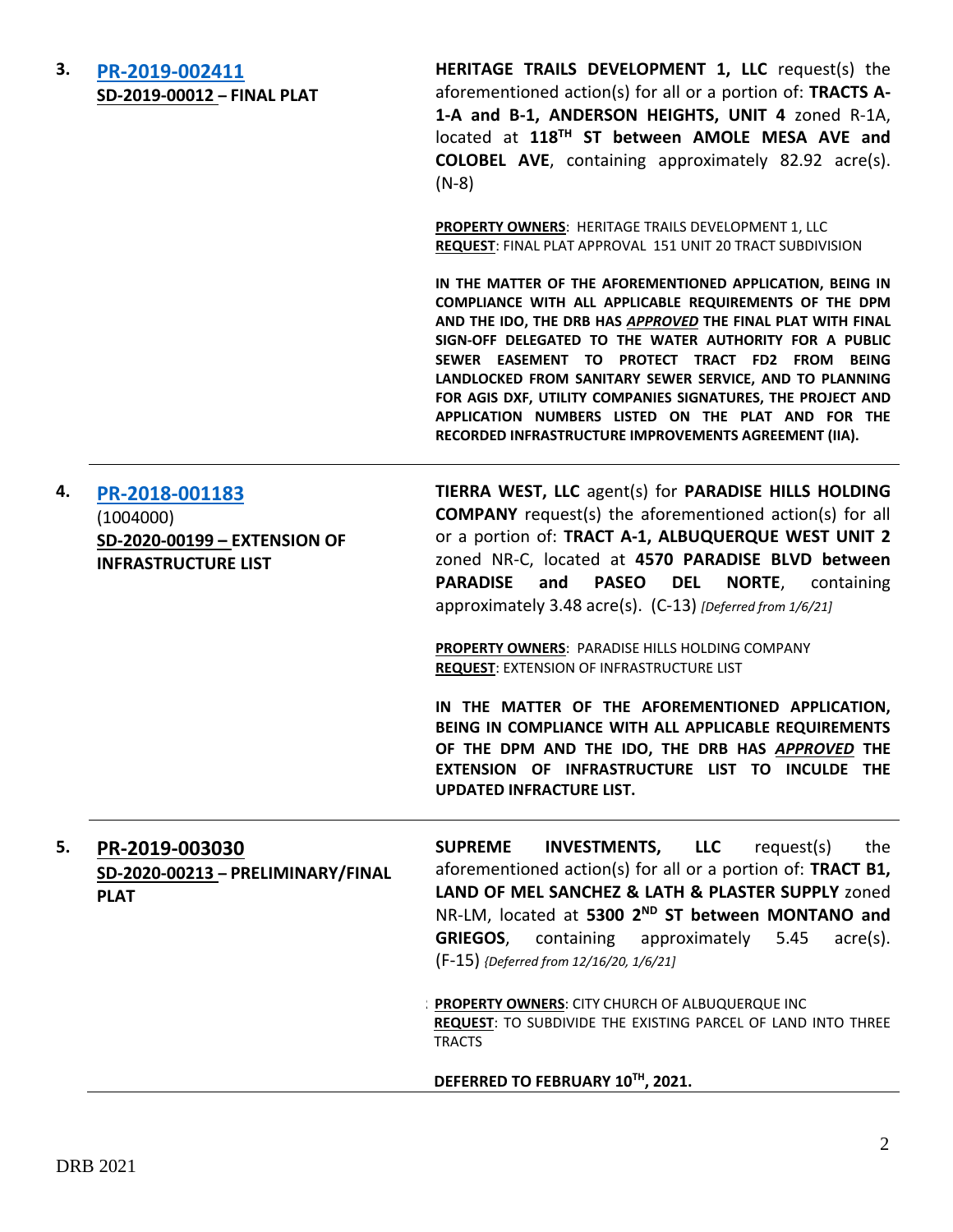| 6. | PR-2020-003887<br><b>SD-2021-00010 - VACATION OF PUBLIC</b><br><b>EASEMENT</b> | SBS CONSTRUCTION AND ENGINEERING LLC agent(s) for<br>MICHAEL DRESKIN request(s) the aforementioned action(s)<br>for all or a portion of: LOT 1-A, 6, 7, 8, 9 & 10, BLOCK 2,<br>CITY REALTY CO.'S ADDITION NO. 1, zoned MX-M, located<br>at 2818 4 <sup>TH</sup> ST NW, between PHOENIX AVE and 4 <sup>th</sup> ST,<br>containing approximately 1.269 acre(s). (H-14)                                                                                           |
|----|--------------------------------------------------------------------------------|----------------------------------------------------------------------------------------------------------------------------------------------------------------------------------------------------------------------------------------------------------------------------------------------------------------------------------------------------------------------------------------------------------------------------------------------------------------|
|    |                                                                                | PROPERTY OWNERS: MICHAEL DRESKIN<br>REQUEST: VACATION OF 10' PUBLIC SANITARY SEWER EASEMENT                                                                                                                                                                                                                                                                                                                                                                    |
|    |                                                                                | DEFERRED TO JANUARY 27TH, 2021.                                                                                                                                                                                                                                                                                                                                                                                                                                |
| 7. | PR-2020-003887<br>SD-2021-00008 - PRELIMINARY/FINAL<br><b>PLAT</b>             | SBS CONSTRUCTION AND ENGINEERING, LLC agent(s) for<br>MICHAEL DRESKIN request(s) the aforementioned action(s)<br>for all or a portion of: LOT 1-A, 6, 7, 8, 9 & 10, BLOCK 2,<br>CITY REALTY CO.'S ADDITION NO. 1, zoned MX-M, located<br>at 2818 4 <sup>th</sup> ST between PHOENIX AVE and 4 <sup>th</sup> ST,<br>containing approximately 1.269 acre(s). (H-14) [Deferred from<br>1/13/21                                                                    |
|    |                                                                                | PROPERTY OWNERS: MICHAEL DRESKIN<br>REQUEST: CONSOLIDATE LOTS, INCLUDE VACATED EASEMENT AND<br><b>DEDICATE RIGHT OF WAY</b>                                                                                                                                                                                                                                                                                                                                    |
|    |                                                                                | DEFERRED TO JANUARY 27TH, 2021.                                                                                                                                                                                                                                                                                                                                                                                                                                |
| 8. | PR-2020-004537<br>SD-2021-00009 - PRELIMINARY/FINAL<br><b>PLAT</b>             | CSI - CARTESIAN SURVEYS, INC. agent(s) for McMULLEN &<br><b>COMPANY REAL ESTATE</b> request(s) the aforementioned<br>action(s) for all or a portion of: TRACTS B-1-A-3, & B-1-A-4,<br>CLIFFORD INDUSTRIAL PARK, zoned NR-LM, located at<br>8721 WASHINGTON ST between ALAMEDA BLVD NE and<br><b>WASHINGTON PL NE, containing approximately 3.0121</b><br>$\text{acre}(s)$ . (C-17) [Deferred from 1/13/21]                                                     |
|    |                                                                                | <b>PROPERTY OWNERS: FAIR PLAZA ASSOCIATES</b><br>REQUEST: ADJUST THE INTERIOR LOT LINE BETWEEN TWO LOTS,<br>DEDICATE ADDITIONAL RIGHT OF WAY AND EASEMENTS                                                                                                                                                                                                                                                                                                     |
|    |                                                                                | IN THE MATTER OF THE AFOREMENTIONED APPLICATION, BEING IN<br>COMPLIANCE WITH ALL APPLICABLE REQUIREMENTS OF THE DPM<br>AND THE IDO, WITH THE SIGNING OF THE INFRASTRUCTURE LIST<br>SIGNED JANUARY 20TH, 2021, THE DRB HAS APPROVED THE<br>PRELIMINARY/FINAL PLAT. FINAL SIGN OFF IS DELEGATED TO<br>PLANNING FOR THE AGIS DXF FILE, THE RECORDED INFRASTRUCTURE<br>IMPROVEMENTS AGREEMENT (IIA), AND FOR THE APPLICATION<br>NUMBER TO BE INCLUDED ON THE PLAT. |

## *SKETCH PLAT*